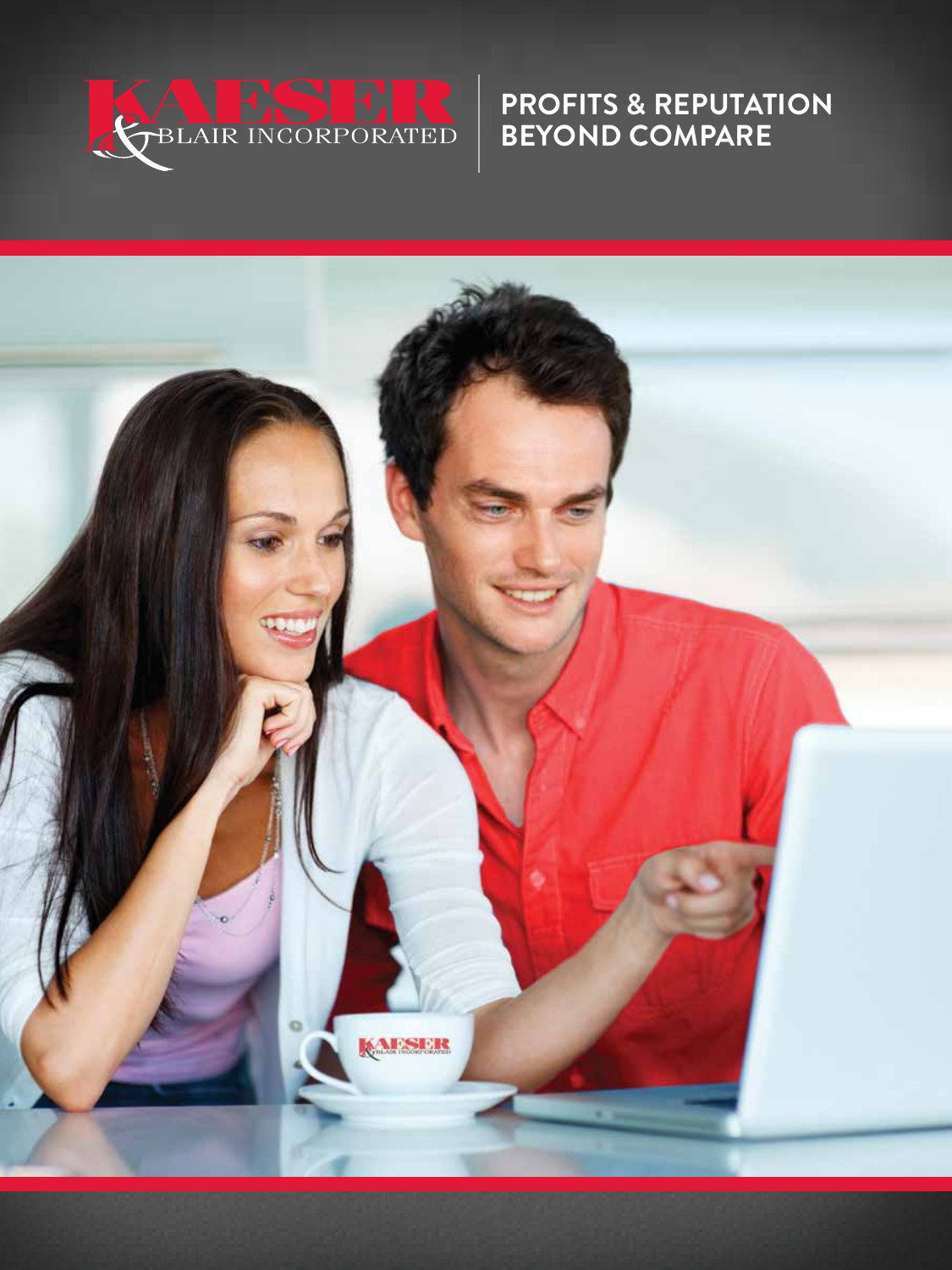

### **KAESER & BLAIR HELPS PROMOTIONAL PRODUCT PROFESSIONALS SUCCEED, GROW, AND EXCEL.**

We are here to help with the best-in-industry support and resources to energize your entrepreneurial spirit. We offer solutions to assist you with back office service support, financial support, increased resources and strong industry purchasing leverage. All of these allow you the opportunity of more time to build your business and become more profitable. Partnering with us is easy and straightforward with the best industry opportunity to grow and increase your earnings.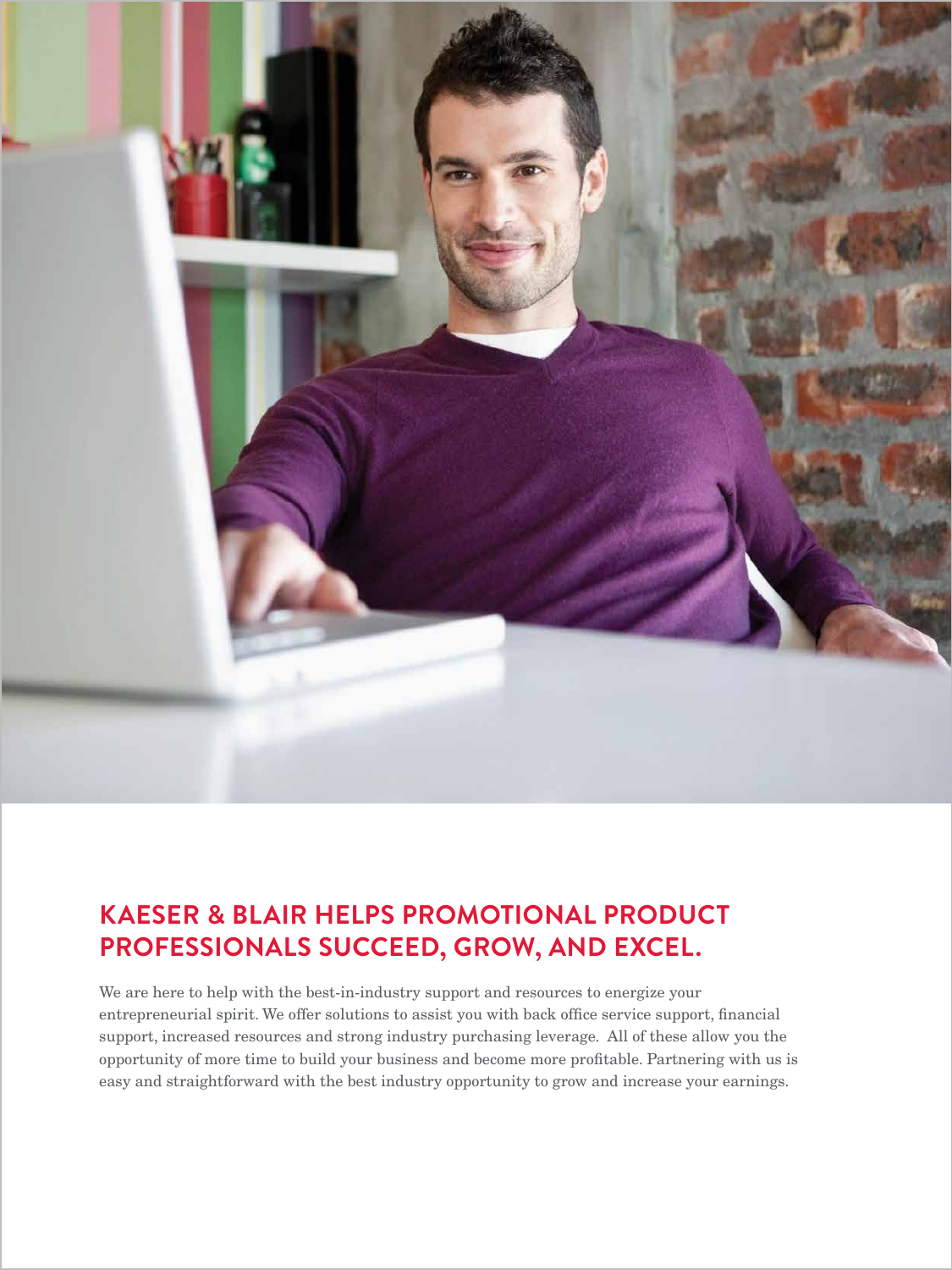# **NOT ALL PROMOTIONAL PRODUCT DISTRIBUTORS ARE ALIKE – THERE IS A DIFFERENCE!**

# **COMPARE! KAESER & BLAIR PROVIDES THE GREATEST PROFIT POTENTIAL IN THE INDUSTRY**

Profit potential up to 65% of gross margins, one of the highest in industry.

- Profits paid in advance via direct deposit upon order entry-faster than anyone in the industry.
- An established reputation that leverages a long list of suppliers who offer EQP pricing to yield higher profits for you.
- Industry-leading cash bonuses, referral override profits, and incentives totaling \$1,000,000 per year.
- Free trip to U.S. resort for any business owner whose annual sales exceed \$350,000.

Business ownership and equity-K&B does not retain any rights to your clients or individual business.

Industry-leading technology and unmatched business owner support-including back office and accounting operations.

More than 73 percent of our staff has over 10 years of experience helping Kaeser & Blair business owners.

No fees and no binding restrictive agreements.

# **COMPARE! KAESER & BLAIR'S REPUTATION IS THE STRONGEST IN THE INDUSTRY**

- Stable history since 1894 with more than a century of reliability and integrity.  $\overline{\textbf{V}}$ 
	- Rock solid security with D&B 5A1 high credit rating and A+ Better Business Bureau accredited listing.
- Industry leader with many ASI and PPAI awards including Counselor Top 20 Distributor, ASI Power  $\overline{\textbf{V}}$ 50, PPAI Gold Web Award,
- Best Place to Work, Family Business of the Year, PPAI Lifetime Achievement recognition, and Marvin  $\overline{\textbf{V}}$ Spike Lifetime Achievement Award.
- Community leader with many awards, including Cincinnati Top 100 Private Company.  $\overline{\textbf{v}}$ 
	- Ranked in the top 1% of industry distributorships.
- More independent promotional products business owners trust K&B with their business than any  $\overline{\textbf{V}}$ other distributor.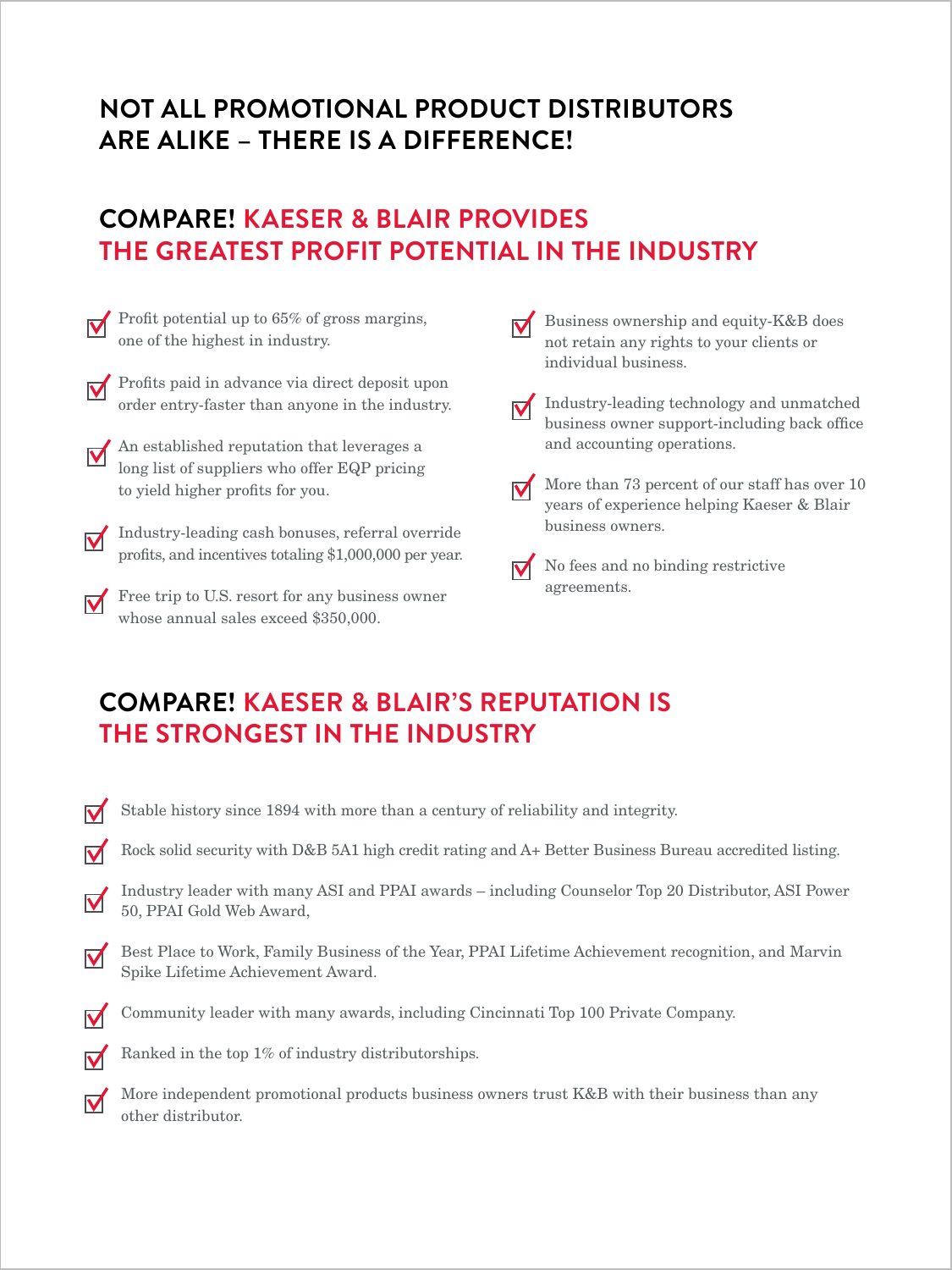

# **KAESER & BLAIR PROVIDES LUCRATIVE SOLUTIONS TO INDUSTRY PROFESSIONALS**

We offer a great straight-forward opportunity to help you grow your business and profits. We make it easy to leverage buying power and resources to your benefit while you still have total control of your business, your customer base, your own identity, and independence with no restricting or binding agreements.

# **EARN THE HIGHEST PROFITS PAID IN THE INDUSTRY**

Many distributors pay profits based upon the industry standard basis of a 50/50 split of the gross profit. Some arrangements "charge" a percentage of the sale price regardless of the order profit. And some have many extra charges for processing fees, transaction fees, different rates for how long a customer takes to pay, or even different rates if the customer pays by credit card.

Our profit program is upfront, straight-forward and based on a share of each order's gross profit without fees or charges. Profit rates are based on annual volume per the chart below assuming a gross margin minimum of 26%. Feel free to utilize the Earnings Calculator on www.comparekaeser. com for more specific examples.

#### **BUSINESS OWNER PROFIT**

| ANNUAL SALES VOLUME | < \$49.999 | $$50,000 - $99,999$ | $\parallel$ \$100,000 - \$149,999 | $$150,000+$ |
|---------------------|------------|---------------------|-----------------------------------|-------------|
| EARNINGS*           | $50\%$     | 55%                 | $60\%$                            | 65%         |

\*Calculated Business Owner Profit - percentage of gross margin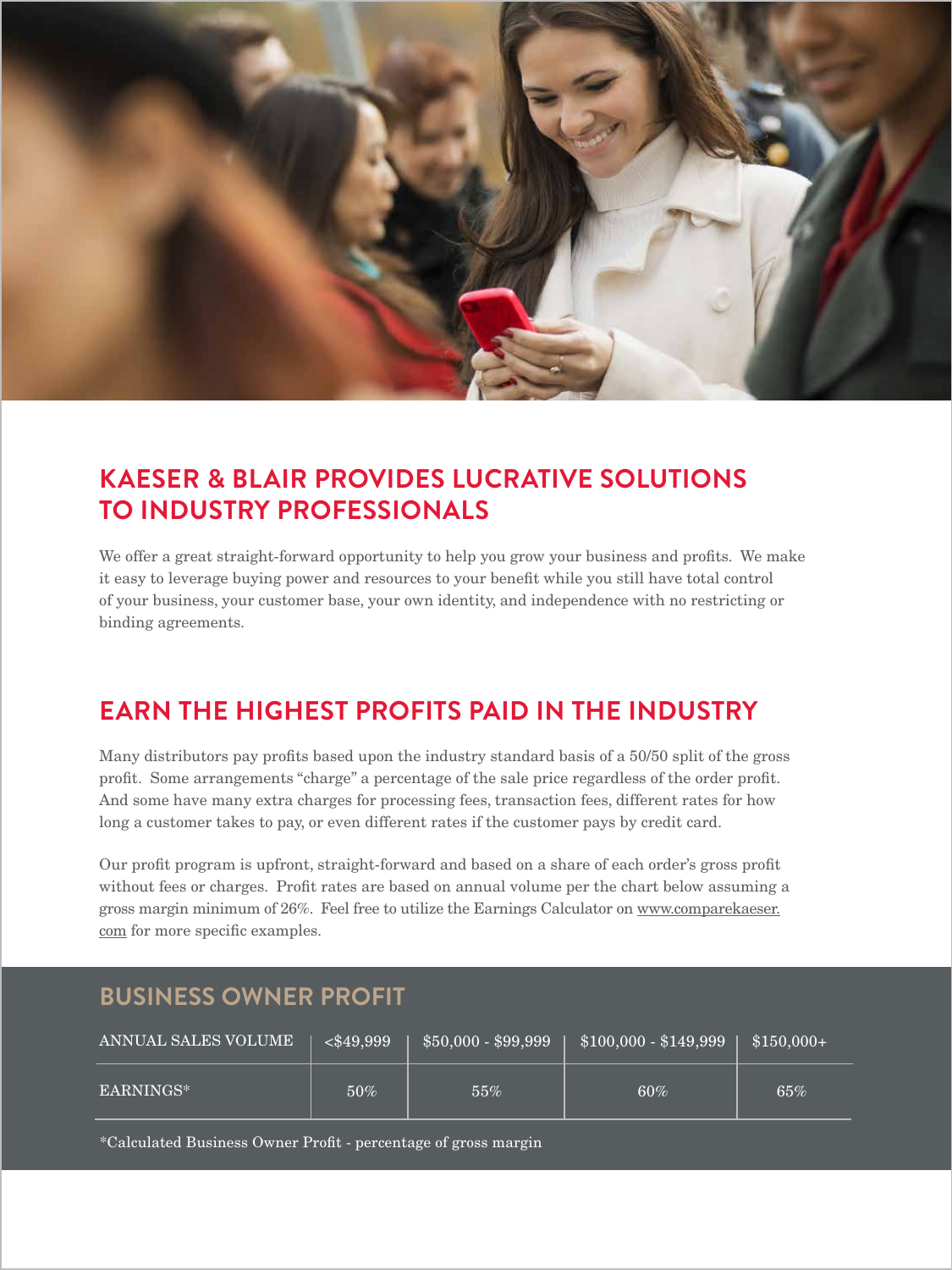# **EARNINGS PAID DAILY – THE QUICKEST IN THE INDUSTRY**

We believe paying profits to sales professionals is really important and *we pay faster than anyone else in this industry*. Business owner profits are paid in advance upon order entry with customer approved credit on factory ready orders. Using our optional Daily Direct Deposit (3D) program, profits are direct deposited every working day with daily summary reporting. Profits are paid in advance of production and are paid electronically daily!

#### **MOST LUCRATIVE REFERRAL PROGRAM IN THE INDUSTRY**

Several distributors in our industry have referral programs, however, none are like ours. We have the most lucrative and money making referral program available in the business. K&B business owners earn a referral profit based on the business volume submitted by referrals they have introduced. The referral profit is calculated at 20% of a 50% split of profits. In other words, referral profits are about 4% of the sale price and are paid completely out of Kaeser & Blair's share of the order profits. Referral profits are paid once a month and continue forever or as long as the referring business owner and referred business owners are active.

# **INDUSTRY LEADING CASH BONUSES & INCENTIVES TOTALLING OVER \$1,000,000 PER YEAR**

We reward success with a great annual incentive program. Our annual bonuses are calculated on increases in earnings for business owners with less than \$500,000 in annual volume. At the \$500,000 or more level, an annual incentive bonus is paid based on the chart with levels and progression below. The potential is up to 2% of sales. These incentive bonuses are paid once a year shortly after the end of our contest year.

| <b>ANNUAL SALES</b> | \$500,000 | \$750,000 | \$1,000,000 | \$1,250,000 | \$1,500,000 |
|---------------------|-----------|-----------|-------------|-------------|-------------|
| INCENTIVE BONUS     | \$10,000  | \$15,000  | \$20,000    | \$25,000    | \$30,000    |

In addition to the annual contest year incentive program, we periodically offer fun, short-term contests for a variety of products and selling goals.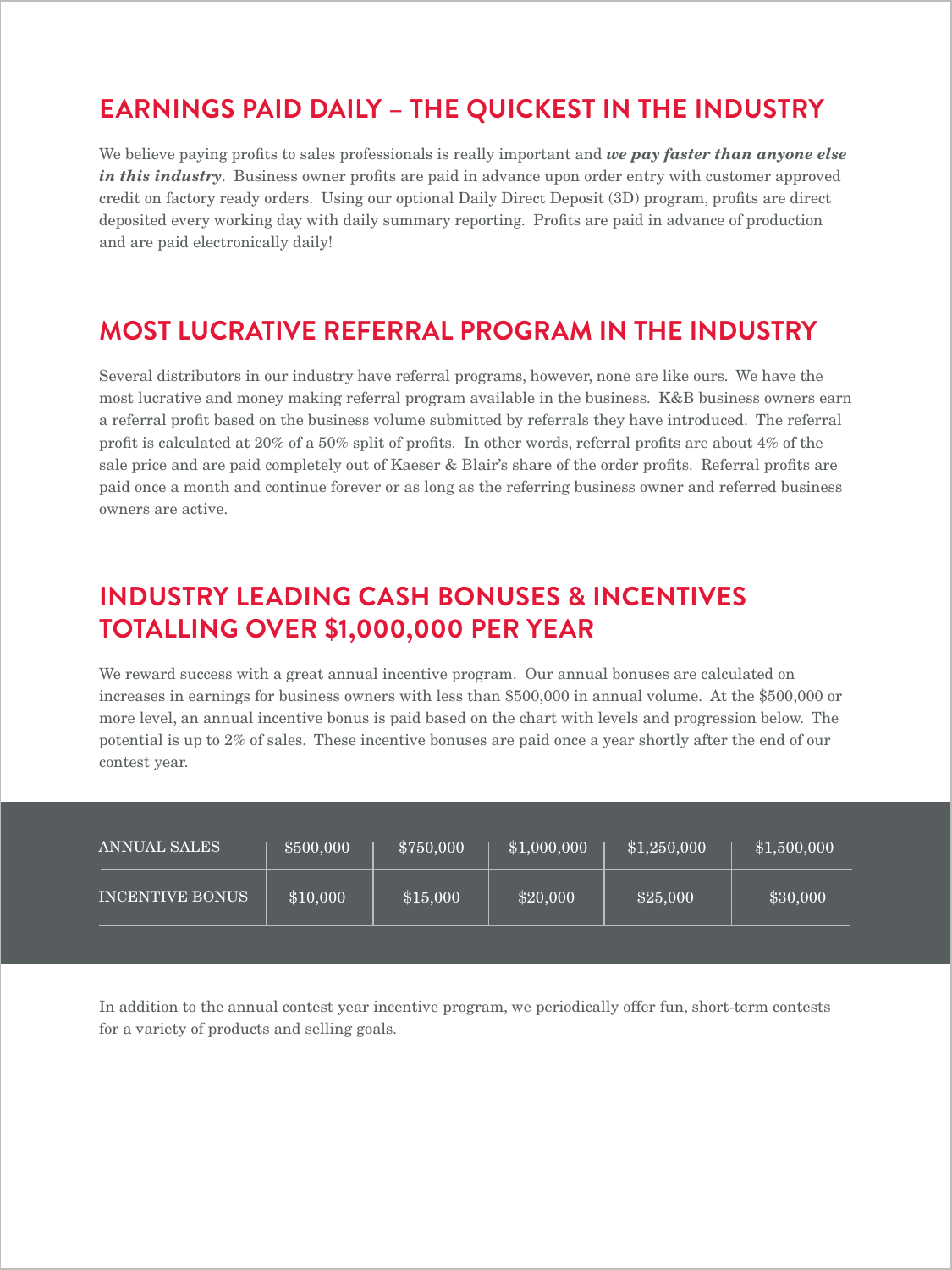

# **GET REWARDED FOR YOUR SALES SUCCESS AT OUR EXCLUSIVE SALES LEADER SUMMIT**

#### Earn Your Way To An Exclusive Incentive Trip

- Our Sales Leader Summit is a three-day event at a U.S. resort celebrating top sales professionals, paid for by Kaeser & Blair.
- Open to business owners whose annual sales exceed \$350,000.
- Sales from \$350,000-\$500,000: all expenses paid for you and guest except for travel cost for guest.
- Sales over \$500,000: all expenses paid for you and guest.
- Our Sales Leader Summit includes private meetings with top industry suppliers, sumptuous dining and plenty of time to relax and enjoy the resort setting.
- Camaraderie with other successful business owners.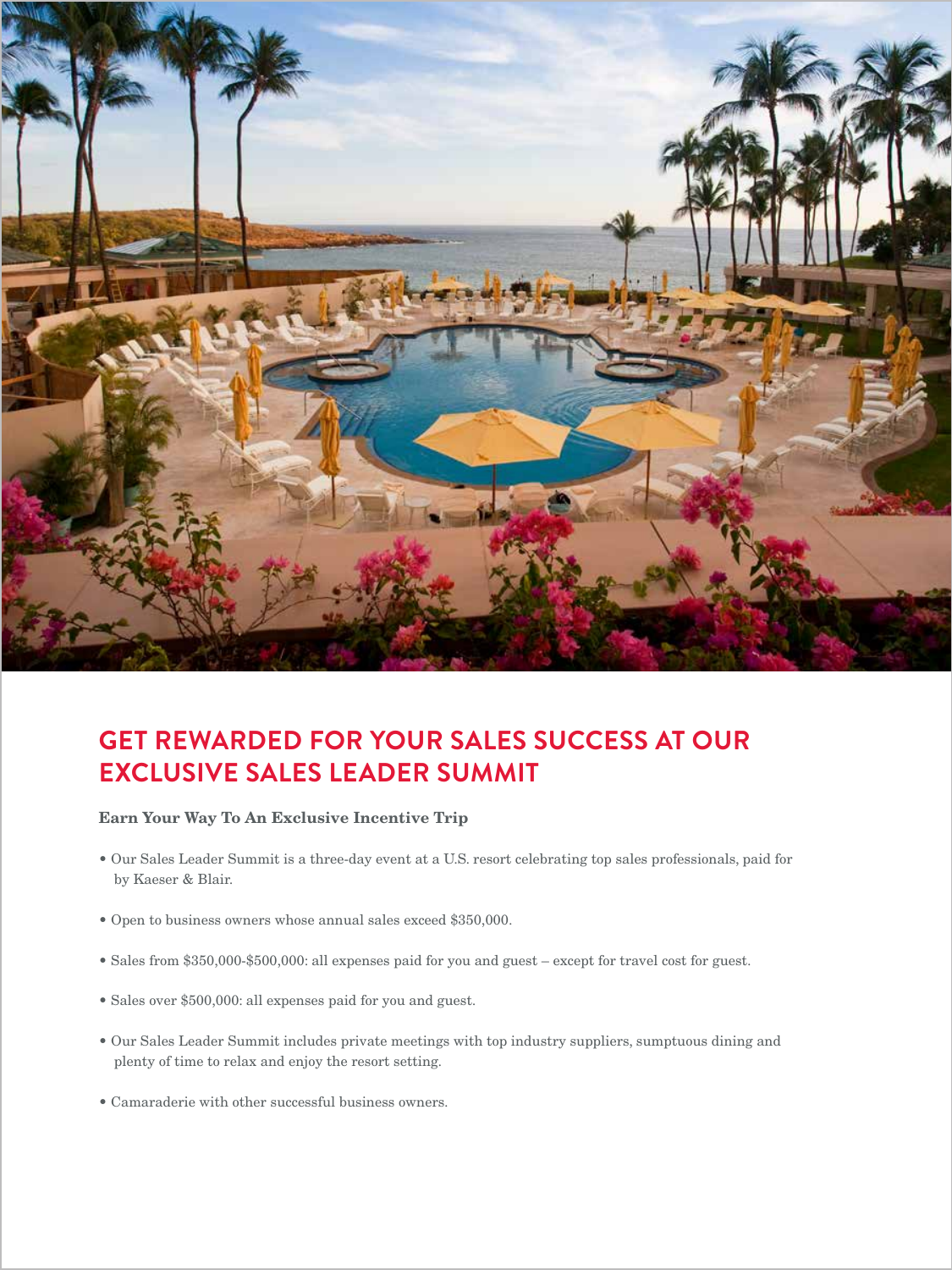# **BUY FROM INDUSTRY SUPPLIERS AT A LOWER COST**

#### Leveraged EQP Pricing Equals Higher Profits

Kaeser & Blair has a long list of suppliers who offer EQP (or similar) pricing. Our rock-solid history, reputation and financial stability allow for group buying discounts or specially negotiated deals. With a D&B rating of 5A1 and industryspecific ASI high credit score, our vendor relationships are further strengthened to secure optimal pricing and priority production attention for our business owners. The opportunity to buy from industry suppliers at a lower cost allows you the opportunity to strongly compete on pricing and/or the opportunity to secure higher profits.



Our famous printed and online marketing catalog, Best Buys, is a result of the solid relationships Kaeser & Blair has formed with vendors and generate millions of dollars in annual volume for K&B Business Owners.

www.kbbestbuys.com www.kaeserbestbuys.com www.kbwindjammer.com

### **YOUR IDENTITY, YOUR OWNERSHIP**

We act as a source of goods and services to independent business owners. Your identity and ownership of your business is preserved. We claim no ownership of your customer base and we have no restricted or binding agreements. Business owners are free to handle orders however they choose – which may or may not include using Kaeser & Blair.

# **EASILY DOUBLE YOUR INCOME – OR MORE**



The possibilities with our earnings program, bonus program, and lucrative Business Owner Referral Program can double your income. On average, participating in the referral program and referring 5 new business owners doing about your same volume will double your earnings from your business. Many new business owners see an immediate increase as a result of better rates, higher margins from better factory pricing, and nicer bonuses. Add an incredible lucrative referral program and the possibilities grow. We know of no other distributor in this industry offering greater opportunity.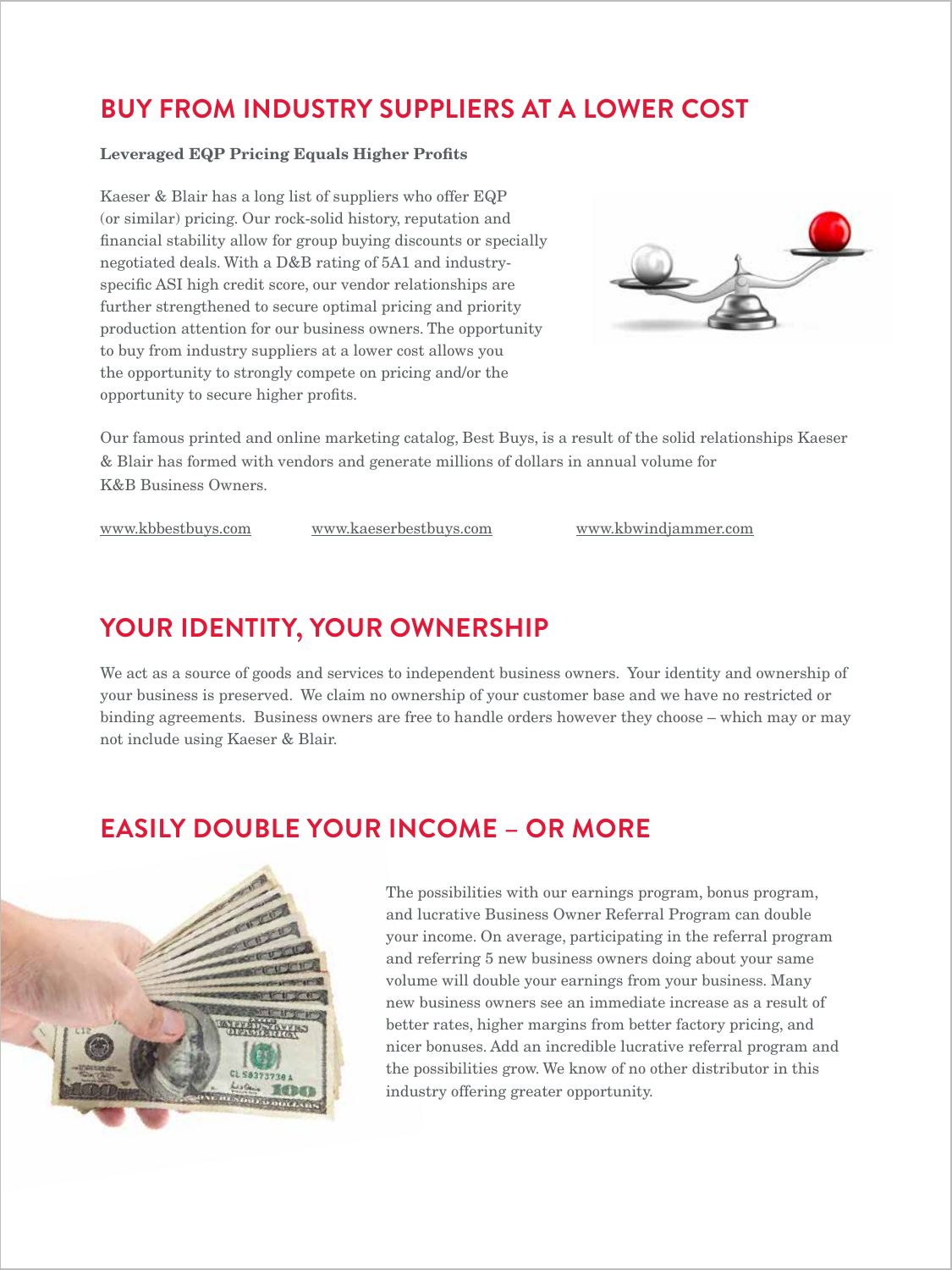

# **BEST-IN-THE-INDUSTRY BUSINESS TECHNOLOGY AND TOOLS**

- Flexible, user-friendly system complete with access to e-reports that offer order acknowledgments, earnings payment notices, order status notices, shipping notices and billing notices.
- Access to the "My Account" section online to track orders and get snapshot of your activity.
- Online order dashboard to manage orders in process and order entry.
- Order entry system custom designed for and by K&B business owners includes special process options for multiple vendor orders to increase ease of use.
- Wide variety of customer store programs that can be designed and customized to manage pre-produced inventory ready for drop shipments and exceed your customer's expectations

# **UNMATCHED SERVICE WITH YOUR OWN DEDICATED SERVICE SPECIALIST**

Our service staff is dedicated to providing best-in-class order service and follow up. We assign a business owner service specialist to be your primary contact to provide smooth order processing and resolve any snags along the way. Our technology platform offers great support, detail, and order history. Orders are processed with acknowledgements and status messages. After orders are completed at our suppliers, we invoice and handle follow-ups to secure customer payments. These services combined with prompt order handling, free business owners from time-consuming and costly back office roles. You have more time to proactively sell and grow your business.

Sourcing, custom decorating, fulfillment, follow-up, and research are some of the key services we provide. From finding the best vendor for 144 ball caps to an offshore source for 144,000, we have the support you need.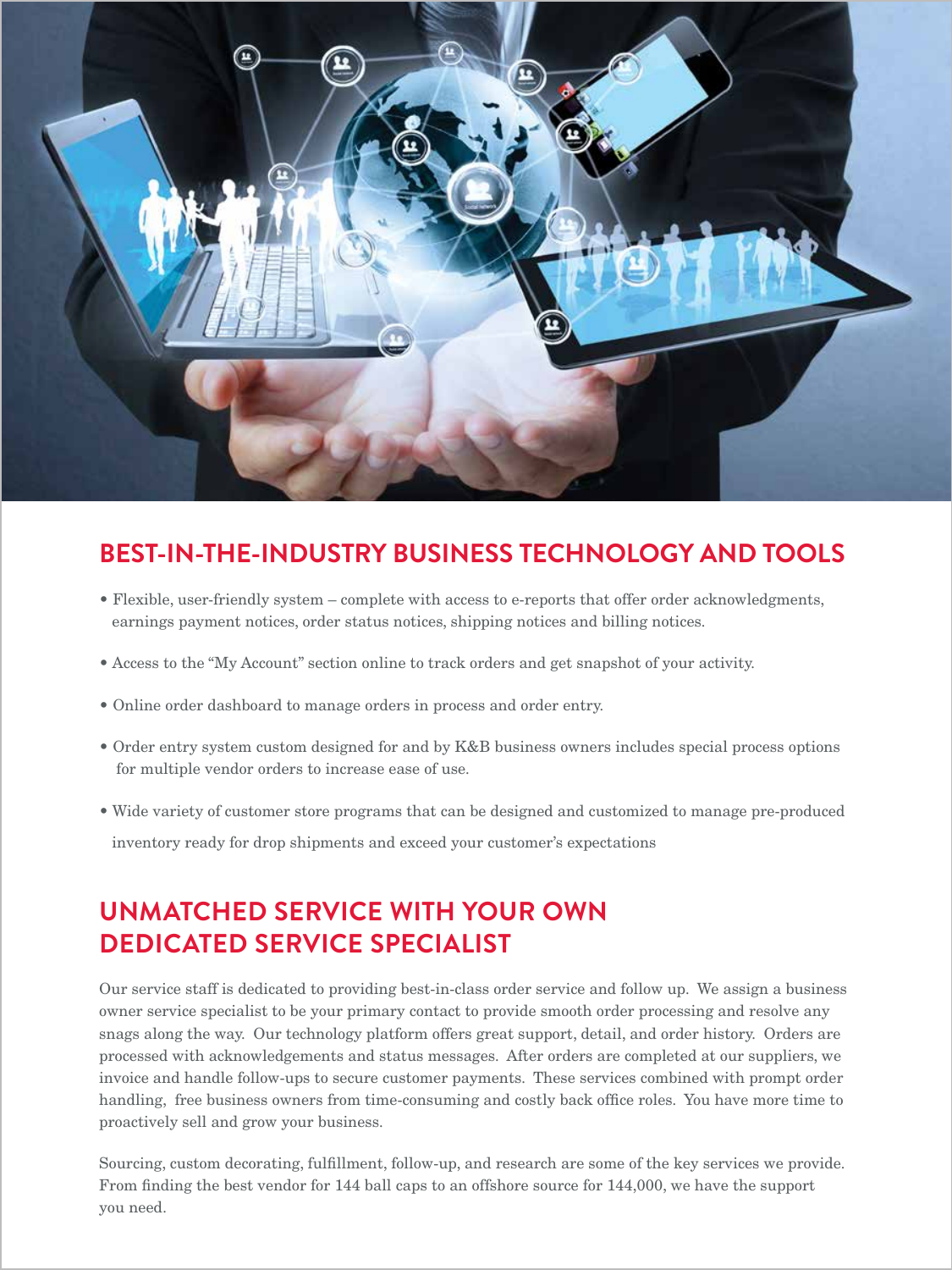# **CUSTOMIZED CUSTOMER STORE PROGRAMS**

We offer a wide variety of customer store programs that can be custom made and designed to match your customers' expectations. We partner with several industry providers to offer options that can simply be a portal for group ordering and individual production or be used to manage pre-produced inventory ready for drop shipments.

# **EXPERT CONTINUING EDUCATION**

We believe on-going education is valuable and helps to build your growing business. Our special partnership with industry-leading educator David Blaise of Top Secrets, offers an online Kaeser University program with courses and material to help grow your business. We offer this to business owners at no charge and it is available online 24/7. In addition, we offer valuable webinars on hot topics as well as weekly emails of shared ideas, suggestions, and success highlights. We design our material to be beneficial, rewarding, and thought-provoking.

# **ON-LINE SUPPORT & RESOURCES 24/7**

As a K&B business owner you will have access to the "My Account" section that provides up-to-date status information on your latest orders at a quick glance and a snapshot of your business owner activity. An order dashboard is provided to manage orders in process along with order entry. Our order entry program is custom designed and created especially for and by K&B business owners. Account information is automatically populated and we even utilize access to ASI's ESP data for quick product feed in many cases. A special section and process was developed for multiple vendor orders – especially wearable orders requiring blank goods and separate decorating vendors, to make your life easier.

# **COMPLETE BUSINESS OWNER CONTROL**

Our system is easy to use and is extremely flexible, giving business owners complete control over orders. Detailed past order history is available along with a report and inquiry section for numerous reporting capabilities.

Our technology includes e-reports that offer order acknowledgements, earnings payment notices, order status notices, shipping notices, and billing notices. The 3D earnings allows for daily, automatic business owners payment of earnings via ACH wire transfers. Our marketing catalogs are available on-line with PDF tools as well as a product research application with virtual proof features for great presentations.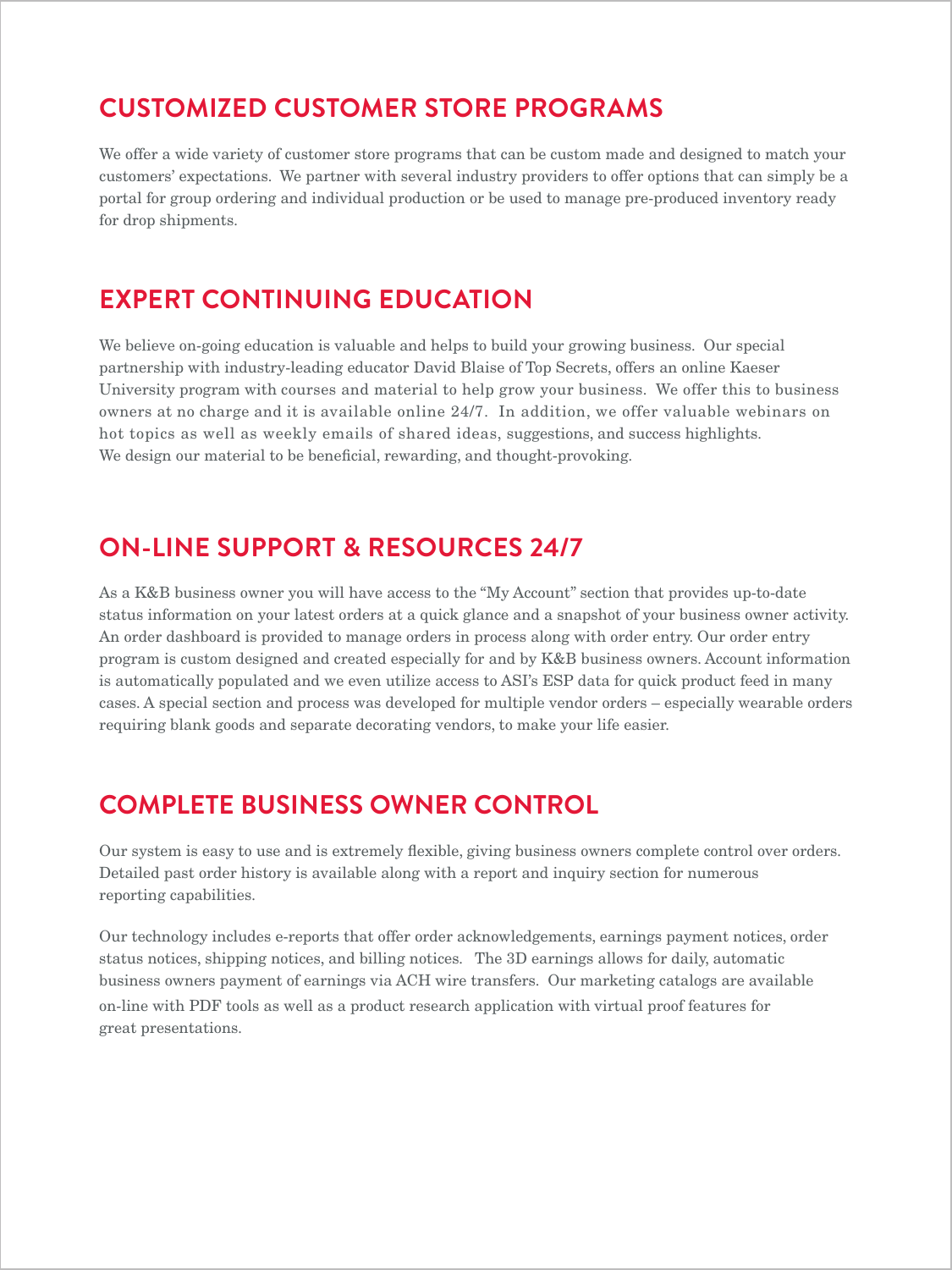# **SEE WHAT OTHER INDUSTRY PROFESSIONALS HAVE TO SAY ABOUT THE KAESER & BLAIR DIFFERENCE**



**"KAESER MAKES IT REALLY EASY."** - Andres Betancur

> **"GREAT MONEY AND HASSLE FREE."** - Nicole Campbell





**"WE THINK IT'S THE BEST DECISION WE EVER MADE."** - Rob Howard

**"THE WAY K&B PAYS US IS THE MOST EXCITING, REWARDING AND MOTIVATING ELEMENT."** - Michelle Calabro



See our testimonial videos at



# **www.CompareKaeser.com/page/testimonials**















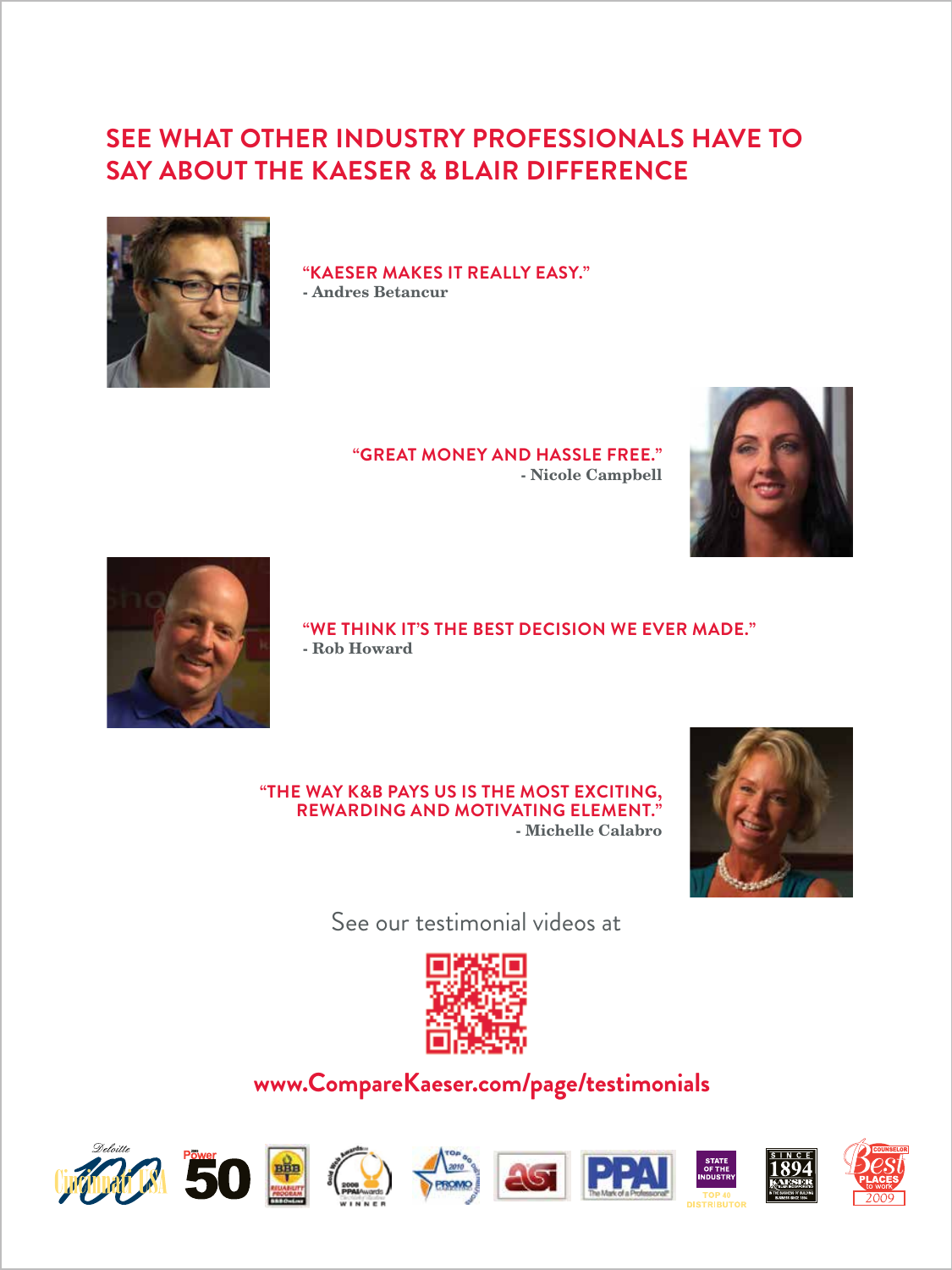